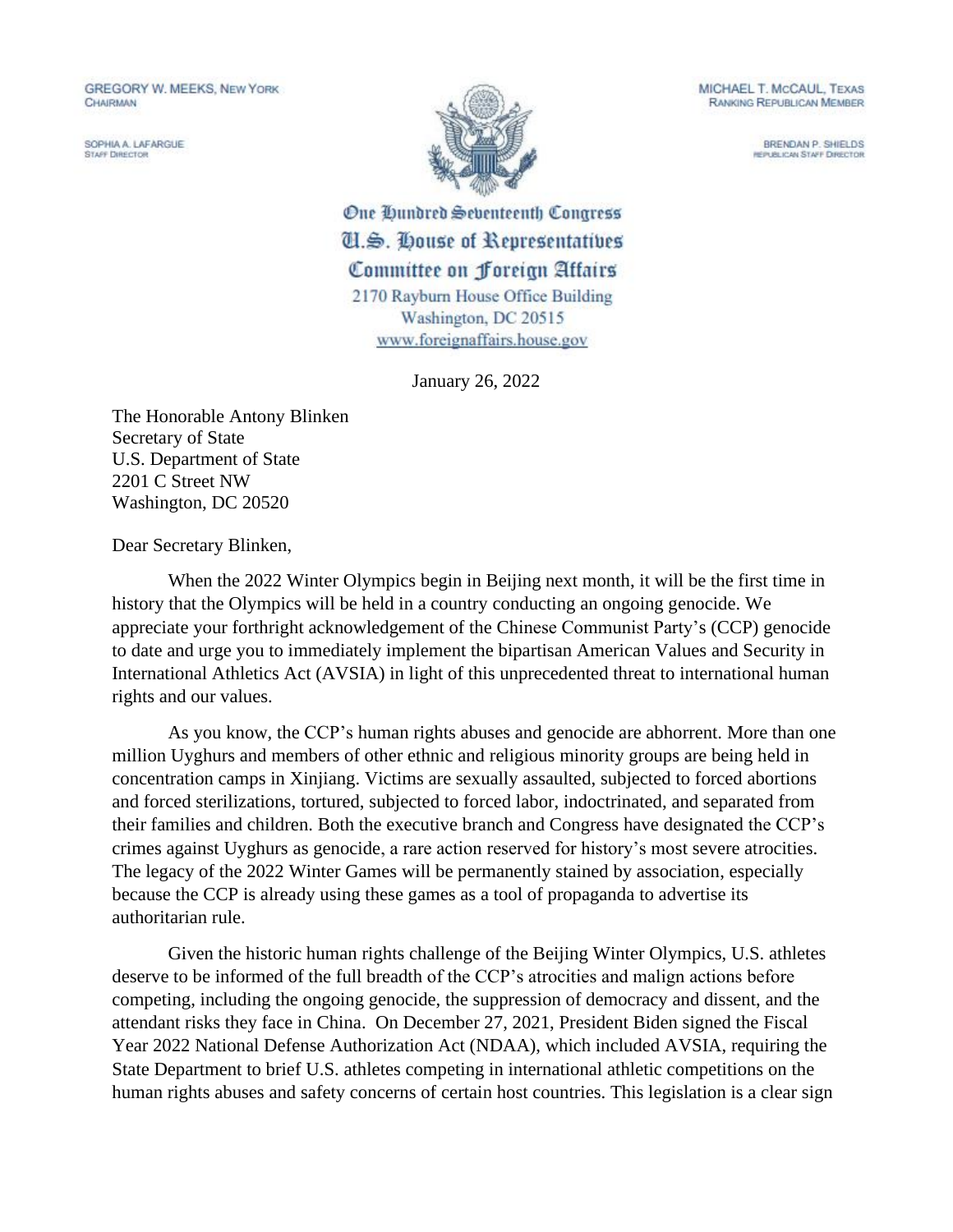that Congress, across partisan lines, expects the State Department ensure American athletes are educated as soon as possible before these games.

The severity of the human rights crisis in China is very likely to motivate American athletes to speak out. Some already have. We can be certain any efforts to stand up for the PRC's downtrodden will come at great risk to those athletes. U.S. Olympic & Paralympic Committee officials have acknowledged this conundrum but regrettably urged American athletes to selfcensor, stating: "[T]he laws of China are distinct and different… The expectation is we abide by the rules of that country."

While each athlete will chart their own course through the unprecedented human rights challenge of the 2022 Winter Olympics, the State Department is key to ensuring they have the preparation necessary to make informed decisions, and to protect our athletes on the ground in China. We look forward to supporting your work to meet this serious responsibility, and ask that your reply as soon as possible with:

- An explanation of the Department's efforts to implement AVSIA and educate American participants in Beijing 2022 about the CCP's human rights abuses including genocide, as well as threats to their personal safety.
- An explanation of what actions the Department has taken to keep American participants safe if they choose to exercise their freedom of speech during Beijing 2022.

Sincerely,

Winder T. W Earl

Michael T. McCaul **Member of Congress** Ranking Member, Committee on Foreign Affairs

dson

**Joe Wilson Member of Congress** 

Steve Clobot

**Member of Congress** 

Darrell Issa Member of Congress